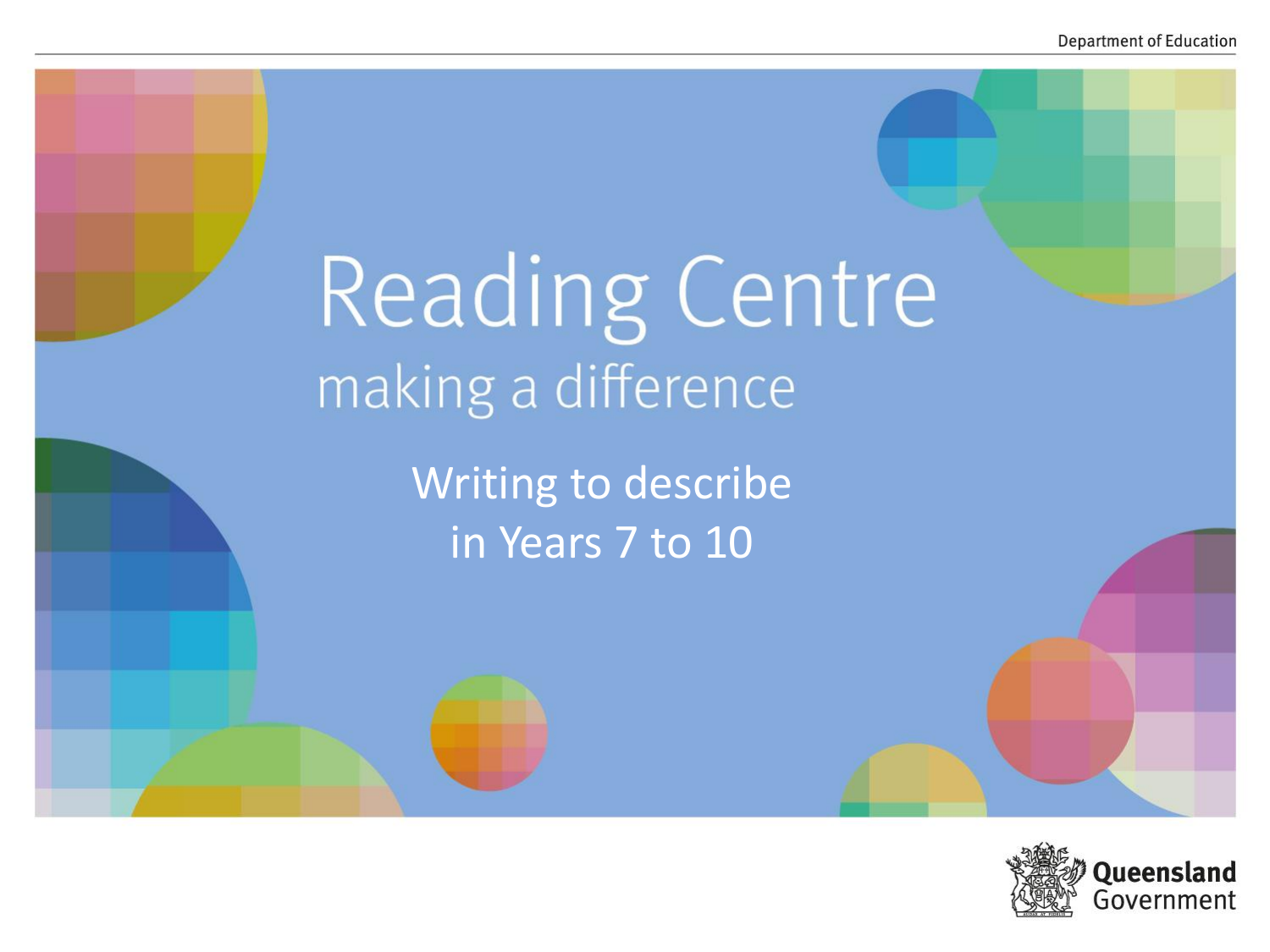### Thinking to describe

Often school-based tests and assignments require writing that *describes*.

- This slideshow will examine how to write a description in Science.
- To *describe* in Science means to recall facts, processes or patterns and retell them.
- This will likely involve writing about actions, features, factors or ideas:
- in the order they occur in an event or process (sequential description)
- in terms of how they cause or affect each other (causal description).

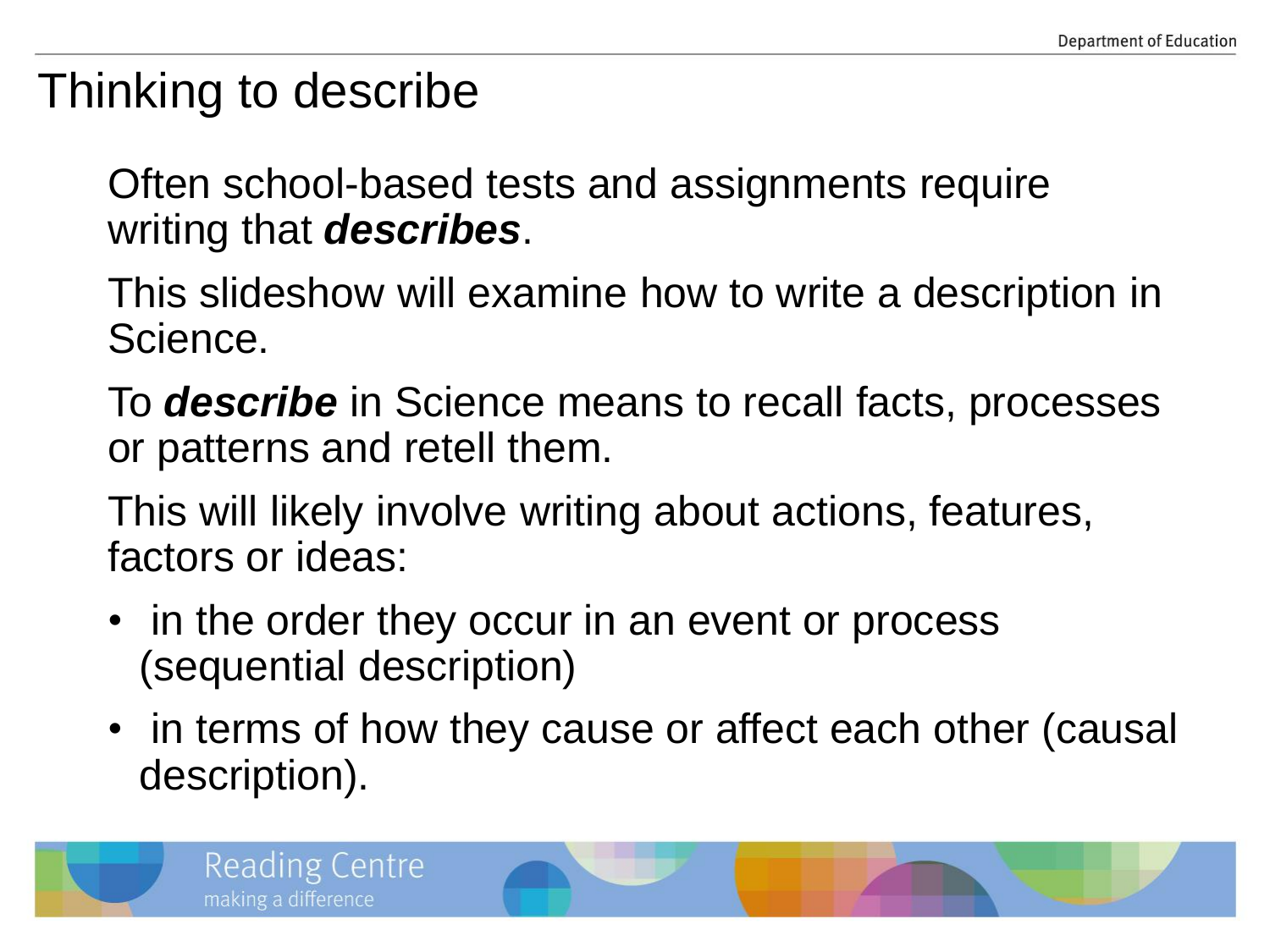#### An example task

Consider the following Science task:



Image: Pixabay

**Describe the process of shark respiration.**

Respiration is the process of a shark breathing.

Describing how a shark breathes will involve writing about each step in the process of breathing.

The writing will be a sequential description.

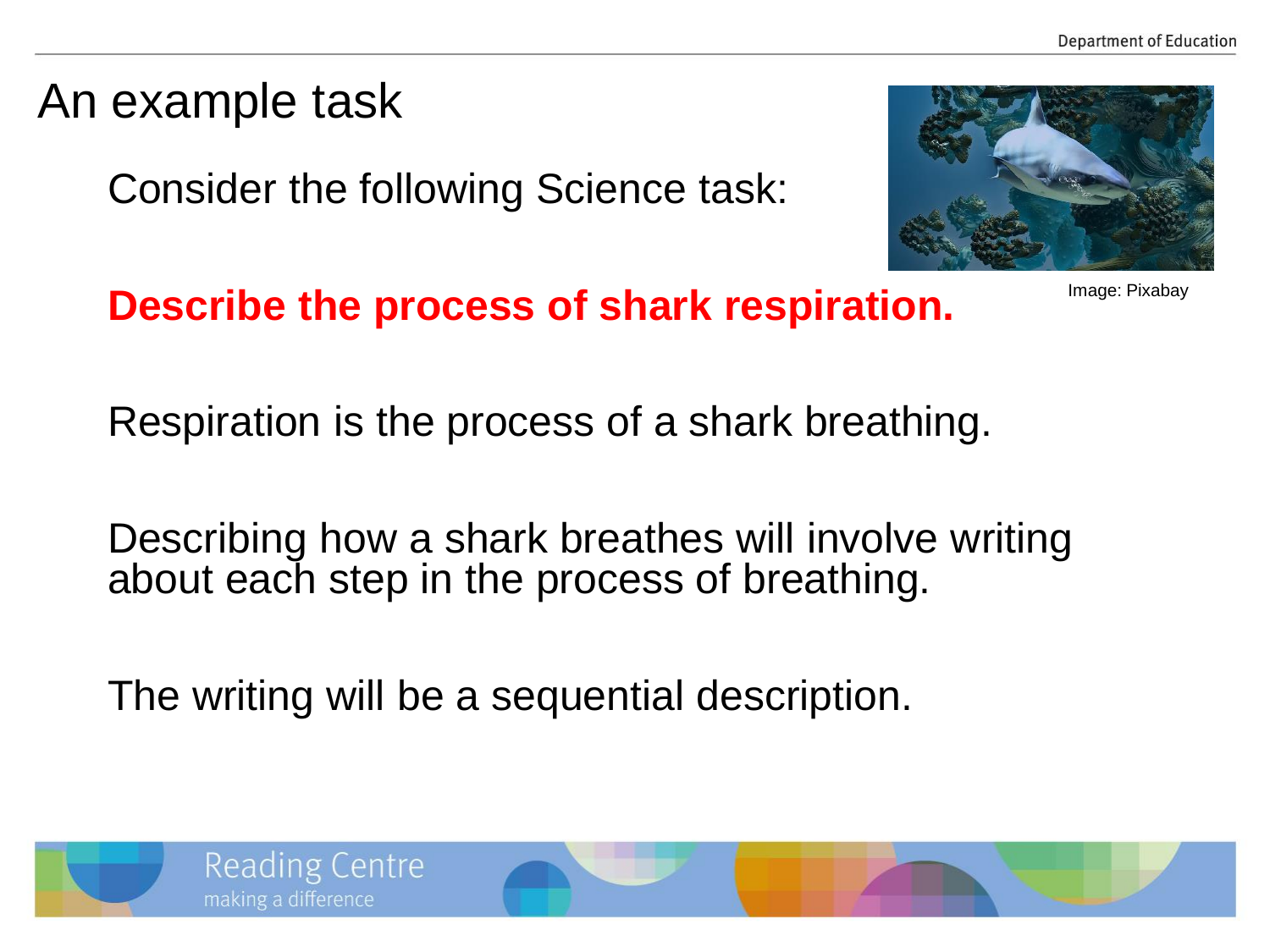## What language features are important?

A written sequential description will likely include:

- a **topic sentence** to introduce what the description is about
- **steps** or **processes** listed in the order in which they occur
- **pronouns** to connect ideas without repeating words, for example, 'this', 'these', 'it' and 'they'
- **conjunctions** to show in what order step or processes occur, for example, 'at the same time' and 'after'
- **synonyms** to avoid repeating words, for example, 'breathe' can used instead of 'respire'
- **phrases** to give specific information about where, how, why and when processes happen, for example, 'in water', 'through the gills'.